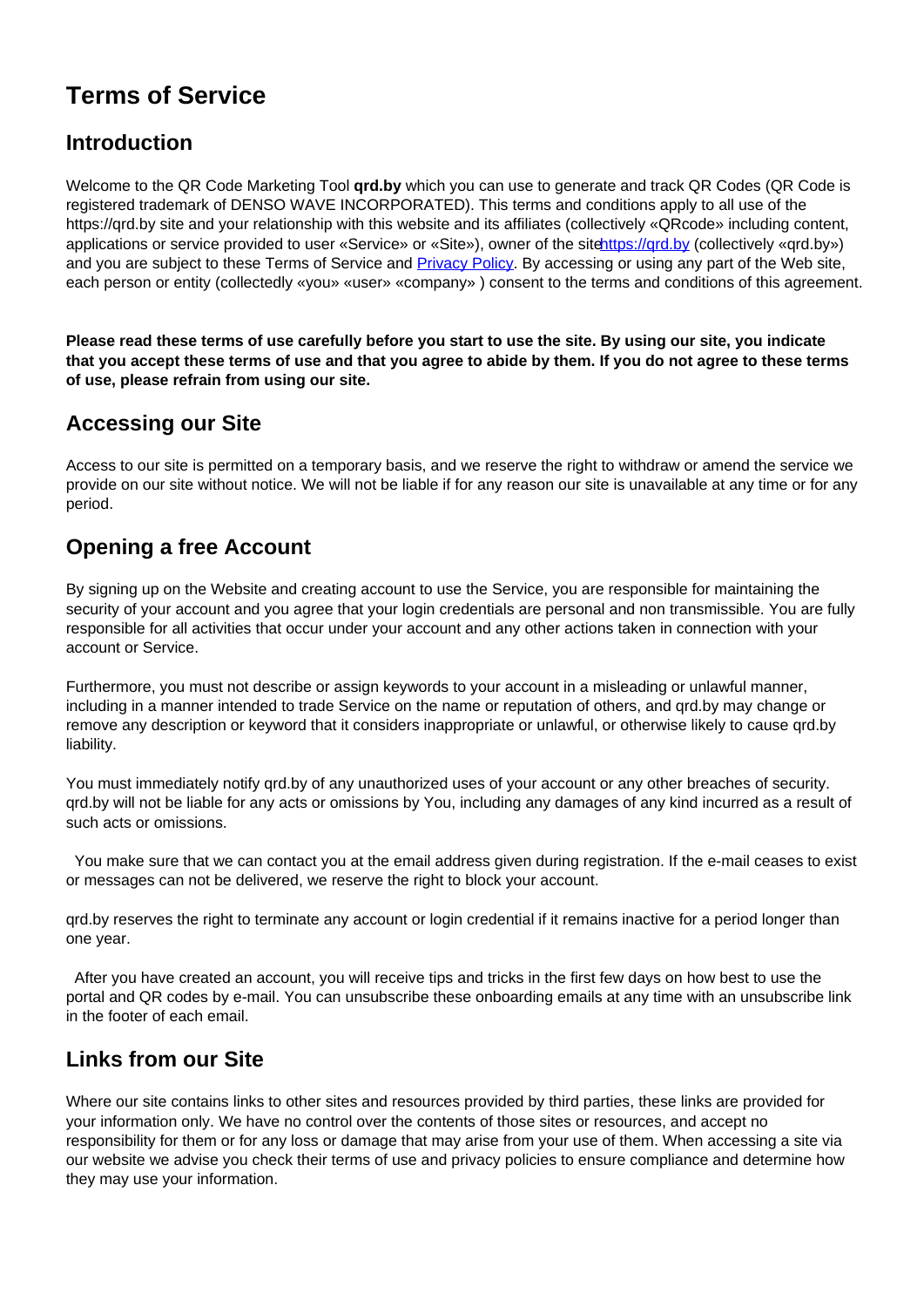## **Responsibility for Published Content**

You understand that all information, data, text, software, music, sound, photographs, graphics, video, messages, tags or other materials ("content") whether publicly posted or privately transmitted, are the sole responsibility of the person from whom such content originated. This means that you, and not us, are entirely responsible for all content that you upload, post, transmit via our service. We do not control the content published via our service and, as such, we can't guarantee the accuracy, integrity or quality of such content.

The service may provide or third parties may provide links to other World Wide Web sites or resources. Because we have no control over such sites and resources you acknowledge and agree that we are not responsible for the availability of such external sites or recourses.

**It is a violation of our terms of use to shorten urls that link to illegal content, in particular radical rightwing, pornographic, racist, offending, defaming content or contant harming someones reputation or business. qrd.by reserves the right to remove such entries without further notice.** 

# **Closing Your Account**

You may close your Account at any time by contacting qrd.by through email or by clicking on "Terminate Account" in your account settings. Following this action, all the services associated with your account and your account shall be suspended.

# **Termination**

qrd.by may terminate your access to all or any part of the Website at any time, with or without cause, with or without notice, effective immediately. If you wish to terminate this agreement or your account (if you have one), you may simply discontinue using the Website or terminate your account in your account settings.

 Groups or clusters of accounts using the free package will be terminated immediately since the scope of free package is personal use and small projects. Please use one of our paid plans instead.

#### **Intellectual Property and Ownership**

We are the owner or the licensee of all intellectual property rights in our site, and in the material published on it. Those works are protected by copyright laws and treaties around the world. All such rights are reserved. You may print off one copy, and may download extracts, of any page(s) from our site for your personal reference and you may draw the attention of others within your organisation to material posted on our site. You must not modify the paper or digital copies of any materials you have printed off or downloaded in any way, and you must not use any illustrations, photographs, video or audio sequences or any graphics separately from any accompanying text. Our status (and that of any identified contributors) as the authors of material on our site must always be acknowledged. You must not use any part of the materials on our site for commercial purposes without obtaining a licence to do so from us or our licensors. If you print off, copy or download any part of our site in breach of these terms of use, your right to use our site will cease immediately and you must, at our option, return or destroy any copies of the materials you have made.

## **Our Site changes regulary**

We aim to update our site regularly, and may change the content at any time. If the need arises, we may suspend access to our site, or close it indefinitely. Any of the material on our site may be out of date at any given time, and we are under no obligation to update such material.

# **Our Liability**

The material displayed on our site is provided without any guarantees, conditions or warranties as to its accuracy. To the extent permitted by law, we, and third parties connected to us hereby expressly exclude:

1. All conditions, warranties and other terms which might otherwise be implied by statute, common law or the law of equity.